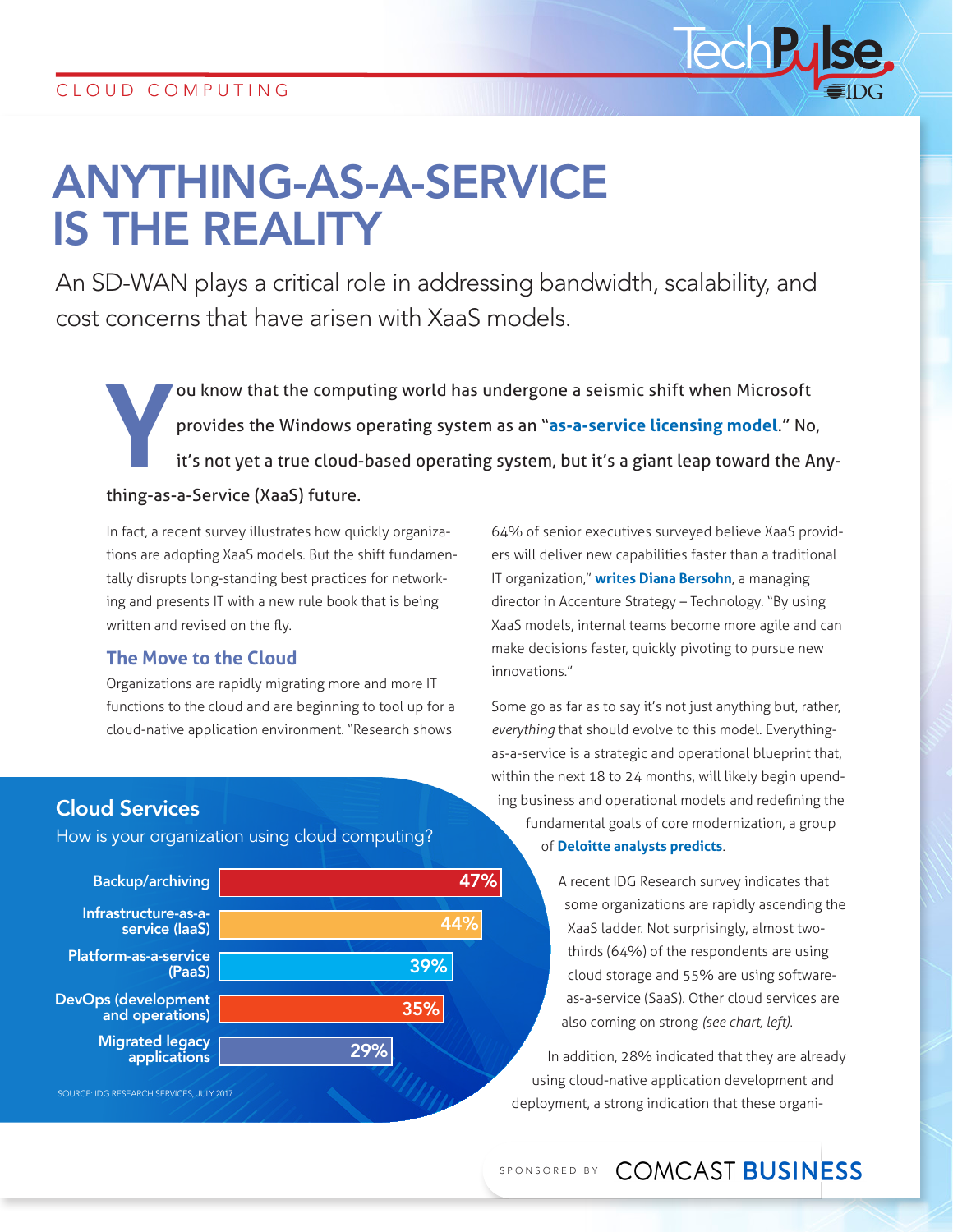#### **COMCAST BUSINESS**

#### CLOUD COMPUTING

#### Cloud Concerns

What concerns or issues do you have with cloud computing use?



zations are already at an XaaS stage (for at least part of their IT asset base).

"Cloud-native applications, built to excel in the cloud, are driving a transformative shift in digital business," **[Capgemini asserts](https://www.capgemini.com/service/cloud-services/cloud-native/)**. Cloud-native leaders, according to the consulting firm, "are building more than 20% of their applications in the cloud, driven by the need to improve velocity, collaboration, and customer experience."

The XaaS movement reflects further evolution away from the monolithic legacy applications that have dominated the enterprise market for decades. Instead, organizations want to leverage independent microservices that interact with other microservices; this creates new capabilities that thrive on scalable cloud platforms.

#### **XaaS Advances Come with Disruptions**

XaaS is not only a new way of doing computing but also requires a new way of thinking, particularly about enterprise networking. Although organizations have made dramatic networking advances over the past two decades, those advances are based primarily on fixed points of communication. Now, almost anything can be located almost anywhere, a development that completely disrupts traditional command and control of centralized IT, in some cases shifting great responsibility to service providers.

The IDG Research poll reveals that 59% of the participating IT decision-makers are concerned about

quality-of-service issues and 59% are worried about controlling and monitoring access to cloud functions. Others have additional concerns *(see chart, left)*.

lech

Underlying these concerns, of course, is the need to provide performance and reliability that at minimum matches—and ultimately far exceeds—what the business and individual users are accustomed to with legacy applications and desktop computers. But the environment is changing so rapidly that IT departments may have difficulty adjusting.

"Windows as a service" illustrates the issue. As **[Kurt](https://rcpmag.com/articles/2017/05/10/windows-as-a-service-changes.aspx)  [Mackie](https://rcpmag.com/articles/2017/05/10/windows-as-a-service-changes.aspx)** writes in *Redmond Channel Partner*, "Windows 10 users get feature changes to the operating system faster, but this faster release pace potentially can conflict with the stability concerns of organizations as they try to maintain complex computing environments."

Veteran technology writer **[Ed Bott](http://www.zdnet.com/article/windows-as-a-service-means-big-painful-changes-for-it-pros/)** observes, "For those who are simply using Windows for day-to-day-business, the changes can appear unexpectedly. And the realization that tried-and-true workflows no longer apply isn't sitting well with some IT pros."

After years of managing relatively stable environments, IT is now charged with cloud services that can scale up or down on demand and cloud architectures that can span public cloud services, private clouds, and hybrids of both. Furthermore, many businesses are using multiple cloud providers for different workload requirements. The result: a dynamic, constantly swirling environment in which IT is nonetheless expected to deliver optimum availability, improved performance, and enhanced user experiences.

#### **Maximizing Connectivity**

Organizations are using a variety of communications technologies to ensure cloud connectivity, but it's clear that a fundamental shift is under way as they attempt to adapt enterprise networks to enable XaaS delivery. With the cloud at the heart of XaaS, connectivity can be the sticking point. No matter which cloud model you implement, success and satisfaction are going to be dependent on the quality and reliability of the network connection.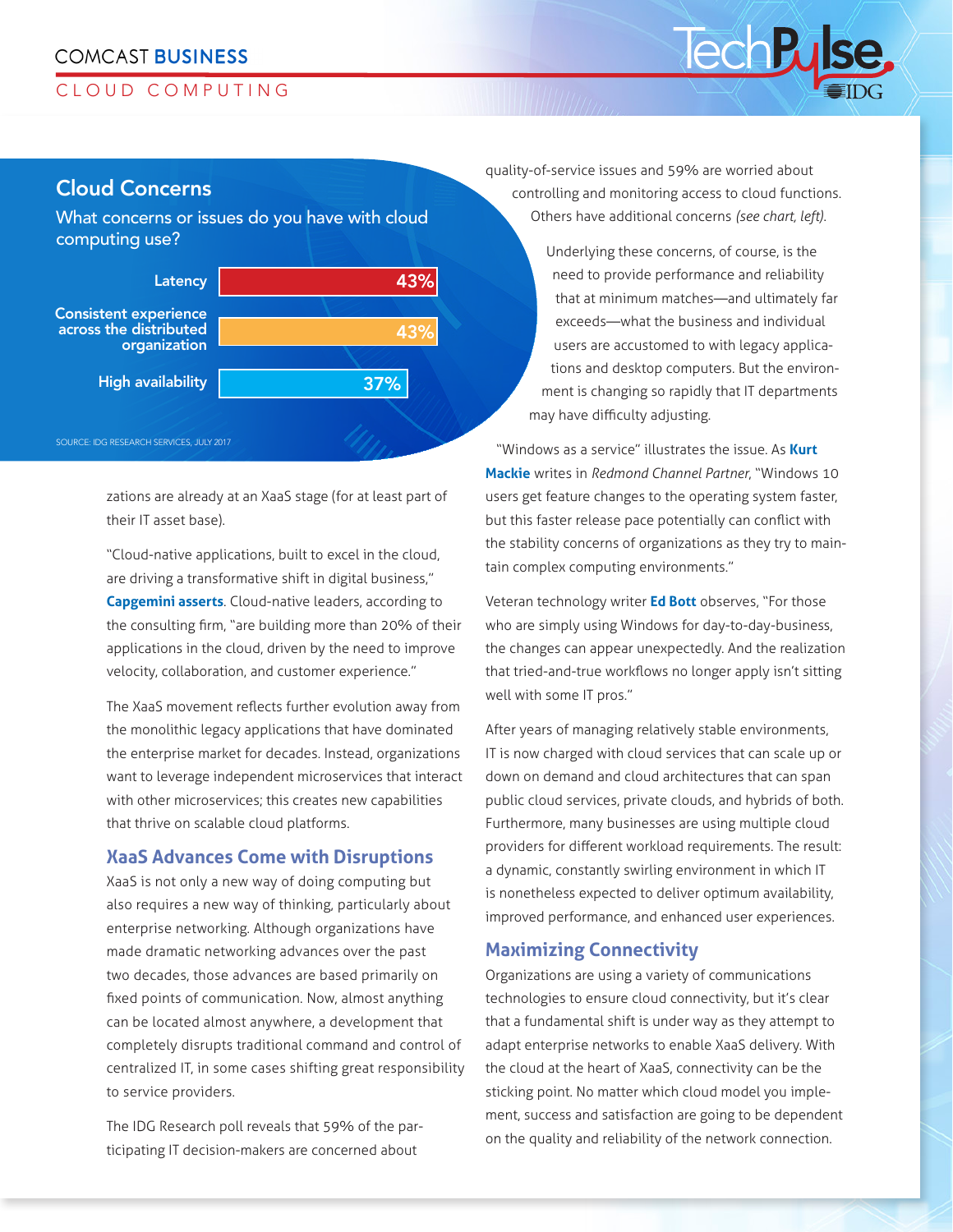#### CLOUD COMPUTING

## Cloud Connectivity

#### What forms of communications access are you using to ensure cloud connectivity?



SOURCE: IDG RESEARCH SERVICES, JULY 2017

The IDG Research survey reveals that just 33% of the respondents utilize Multiprotocol Label Switching (MPLS) services, a level that has been flat for several years. MPLS services accommodate IP, frame relay, and ATM network protocols; they are generally used to create private network connections over public networks controlled by providers that can offer class-of-service (CoS) prioritization and quality-of-service (QoS) guarantees for different types of traffic.

The predominant form of cloud connectivity, though, is IP VPN (used by 53% of the survey respondents), which uses the public Internet, often in combination with MPLS switches, to create private network connections that are less costly than MPLS alone but also lack the CoS and QoS controls.

Many companies first tied into cloud services over the public Internet. But the lack of QoS and CoS capabilities via the public Internet hinders applications that require consistent performance and high availability. As a result, 42% of the respondents said they are using direct connections provisioned by carriers to cloud service providers.

One eye-opening revelation in the IDG Research survey: 36% of the respondents are utilizing nascent software-defined wide area networking (SD-WAN) technology. SD-WAN applies software-defined networking (SDN) technology to create wide area networks (WANs) driven by software

rather than hardware—these are more cloud-friendly than traditional WANs. SD-WAN provides enriched network visibility, with application-level insights plus dynamic traffic routing to better optimize application performance.

lech

"Much of the value proposition of SD-WAN has revolved around cost savings on bandwidth as businesses look to cut the high cost of running a wide area network today," writes **[Zeus Kerravala](http://www.nojitter.com/post/240172529/sdwan-value-more-than-cost-savings)**, founder of and principal analyst with ZK Research.

But Kerravala points out that SD-WAN is about much more than cost savings. It enables centralized configuration, zero-touch provisioning, network orchestration, and direct cloud connectivity. Furthermore, *[SDxCentral](https://www.sdxcentral.com/sd-wan/definitions/sd-wan-service/)* observes, "SD-WAN as a Service can be appealing to end users and enterprises that don't want to manage the WAN, or applications, and would prefer to outsource these services to a service provider."

#### **Harnessing the Tornado**

The cloud isn't just a new layer of technology but has increasingly become the core of computing strategy. As such, it is bringing a whirlwind of good, bad, and uncertain impacts. Seeking to assert ironclad control over cloud adoption is futile, but it's essential to ensure manageability and accountability.

"By getting too excited with all the new services available, companies will find that Anything-as-a-Service becomes Anything-as-a-Mess," writes **[Daniel Newman](http://diginomica.com/2017/07/21/cxo-guide-surviving-as-a-service-revolution/)**, principal analyst of Futurum Research. "A solid vision, tech strategy, and customer engagement plan should always accompany an XaaS trial or subscription—there is no substitute or replacement for good old-fashioned common sense and compatibility."

> say they have a dedicated connection to their cloud providers

42%